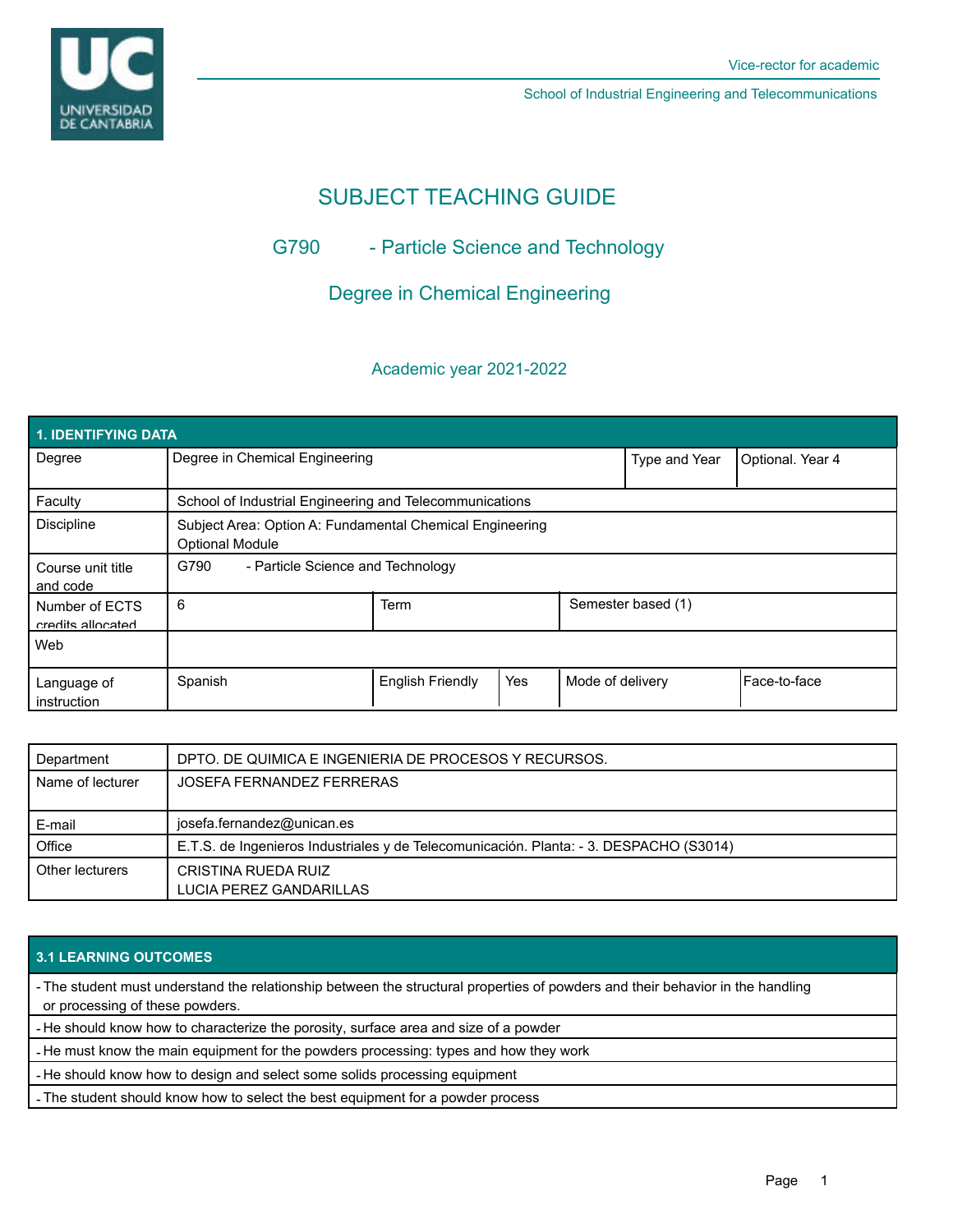

School of Industrial Engineering and Telecommunications

#### **4. OBJECTIVES**

The objective of this course is to introduce the subject of particle technology to students of chemical engineering, the basic principles on which the solids operations are based and the basic equipment in these operations, so that they can carry out the design and selection of equipment in the exercise of their profession of Chemical Engineers.

| <b>6. COURSE ORGANIZATION</b> |                                                                                                                                                                                                                                                       |  |  |  |  |  |
|-------------------------------|-------------------------------------------------------------------------------------------------------------------------------------------------------------------------------------------------------------------------------------------------------|--|--|--|--|--|
| <b>CONTENTS</b>               |                                                                                                                                                                                                                                                       |  |  |  |  |  |
| l1                            | Physical and chemical characterization of powders:                                                                                                                                                                                                    |  |  |  |  |  |
|                               | Multiple particle systems. Size, Density. Particle size distributions and means, Methoths of measurements. Structural<br>properties. Instrumental chemical characterization.                                                                          |  |  |  |  |  |
| l2                            | Storage and flow of powders. Particle size reduction and enlargement:<br>Equipments for cohesive and free flowing powders. Design parameters. Models predicting energy requirement and<br>product size distribution. Types of comminution equipments. |  |  |  |  |  |
|                               | Size enlargement: fundamentals and equipments.                                                                                                                                                                                                        |  |  |  |  |  |
| 3                             | Separation of powders: Mechanical or with fluids. Mixing of powders:                                                                                                                                                                                  |  |  |  |  |  |
|                               | Fundamentals. Equipments for screening. Magnetic and electrostatic separators. Hydrauli classification and<br>concentration.                                                                                                                          |  |  |  |  |  |
|                               | Introduction to mixing powders and pastes.                                                                                                                                                                                                            |  |  |  |  |  |

| <b>7. ASSESSMENT METHODS AND CRITERIA</b>                                                                                                                                                                                                                                                                                                                                                                                                                                              |              |             |            |       |  |  |  |  |  |
|----------------------------------------------------------------------------------------------------------------------------------------------------------------------------------------------------------------------------------------------------------------------------------------------------------------------------------------------------------------------------------------------------------------------------------------------------------------------------------------|--------------|-------------|------------|-------|--|--|--|--|--|
| Description                                                                                                                                                                                                                                                                                                                                                                                                                                                                            | <b>Type</b>  | Final Eval. | Reassessn  | $\%$  |  |  |  |  |  |
| The work related to laboratory experiments, visits to<br>chemical industries, or presentations is evaluated<br>all along the semester                                                                                                                                                                                                                                                                                                                                                  | <b>Work</b>  | <b>No</b>   | <b>Yes</b> | 40,00 |  |  |  |  |  |
| Written exams will also be held.                                                                                                                                                                                                                                                                                                                                                                                                                                                       | Written exam | No.         | Yes        | 60,00 |  |  |  |  |  |
| 100,00<br><b>TOTAL</b>                                                                                                                                                                                                                                                                                                                                                                                                                                                                 |              |             |            |       |  |  |  |  |  |
| <b>Observations</b>                                                                                                                                                                                                                                                                                                                                                                                                                                                                    |              |             |            |       |  |  |  |  |  |
| Written exams including theory and practical exercices will be held and the calification obtained will be a 60% of the final<br>calification.<br>The remaining activities, laboratory practices, powerpoint presentations etc., will be a 40% of the final calification.<br>In the event that extraordinary and duly justified causes are given (for example, sanitary restrictions), part or all of the<br>evaluation tests contemplated in this Guide could be carried out remotely. |              |             |            |       |  |  |  |  |  |
| Observations for part-time students                                                                                                                                                                                                                                                                                                                                                                                                                                                    |              |             |            |       |  |  |  |  |  |
| The final evaluation for part-time students will be similar to the full-time students, with a final exam that will be 60% of the final<br>calification, the remaining 40% being the result of the evaluation of an individual work assigned during the course, and the<br>completion of an exam or presentation of reports of laboratory practices and visits made.                                                                                                                    |              |             |            |       |  |  |  |  |  |